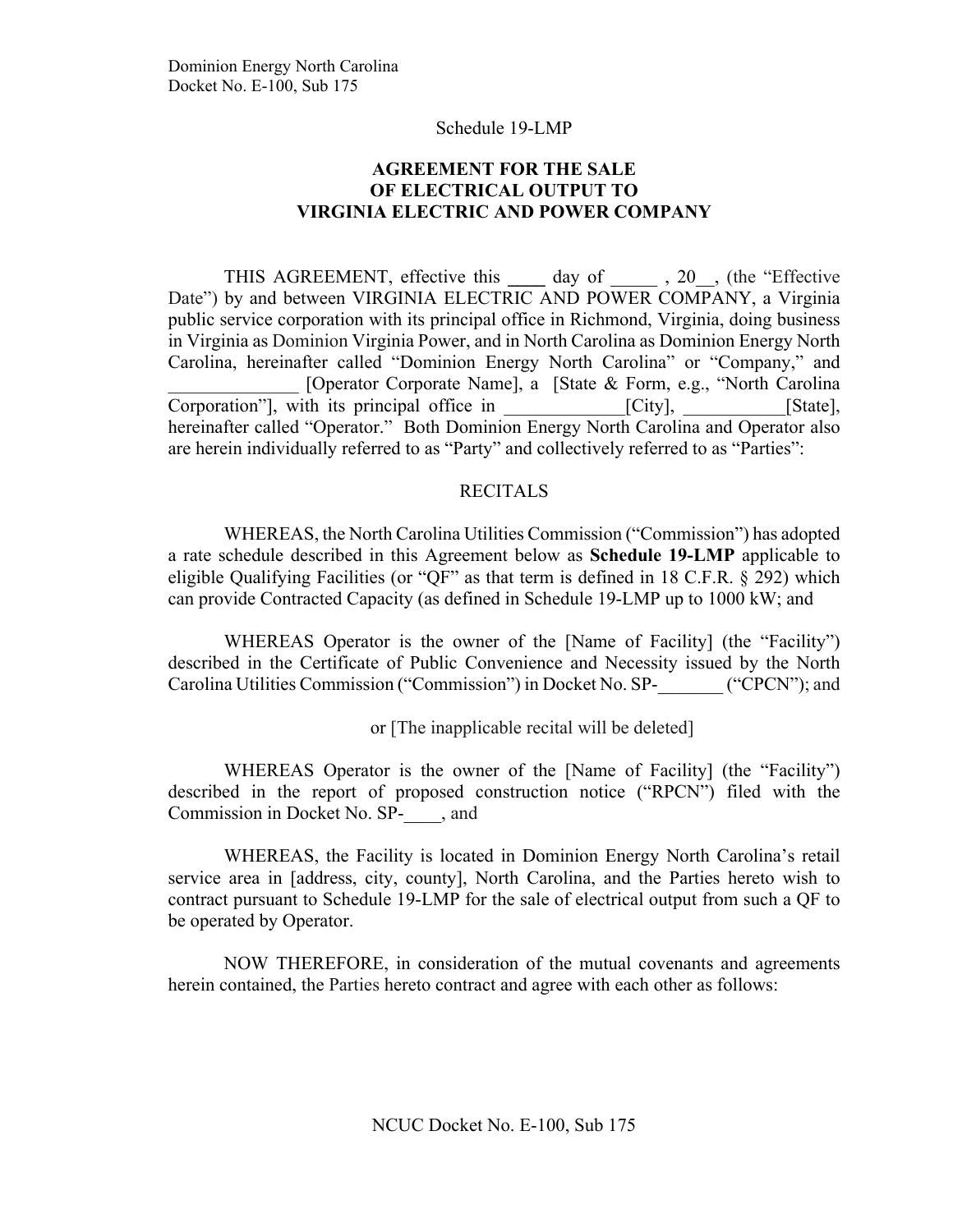## **Article 1: Parties**' **Purchase and Sale Obligations**

Dominion Energy North Carolina or its agent, assignee**,** or successor will purchase from Operator all of the electrical output (energy and up to the Contracted Capacity) made available for sale from the Facility on [Operator to choose] a simultaneous purchase and sale arrangement OR an excess sale arrangement. The Mode of Operation that the Operator elects to operate the Facility is. [Operator to select Mode of Operation]:

- A QF with a design capacity greater than 10 kW electing to supply energy and capacity as per Schedule 19-LMP paragraph III.A or
- A QF with a design capacity of 10 kW or less electing to supply energy-only as per Schedule 19-LMP paragraph III.B.

## **Article 2: Term and Commercial Operations Date**

This Agreement shall commence on the Effective Date and, unless earlier terminated under any other provision of this Agreement, shall continue in effect for a period of \_\_\_\_\_\_\_\_\_ (\_\_) years from the commercial operations date ("COD").The COD shall be the first date that all of the following conditions have been satisfied:

(a) The Facility has been permanently constructed, synchronized with and has delivered electrical output to the Dominion Energy North Carolina system and such action has been witnessed by an authorized Dominion Energy North Carolina employee;

(b) After completion of item a) above, Dominion Energy North Carolina has received written notice from Operator specifying the COD and certifying that the Facility is ready to begin commercial operations as a QF;

(c) Operator and Dominion Energy North Carolina (or the PJM Interconnection, L.L.C. or other operator of the Dominion Energy North Carolina transmission system, as applicable) have executed an interconnection service agreement for delivery of electrical output generated by the Facility onto the Company's electrical system ("Interconnection Agreement"), a copy of which has been provided to Company;

- (d) The Facility is a QF; and
- (e) The CPCN or RPCN, as applicable, is in full force and effect.

For contract terms up to 10 years, this Agreement may be renewed at the option of Dominion Energy North Carolina in accordance with Section I of Schedule 19-LMP.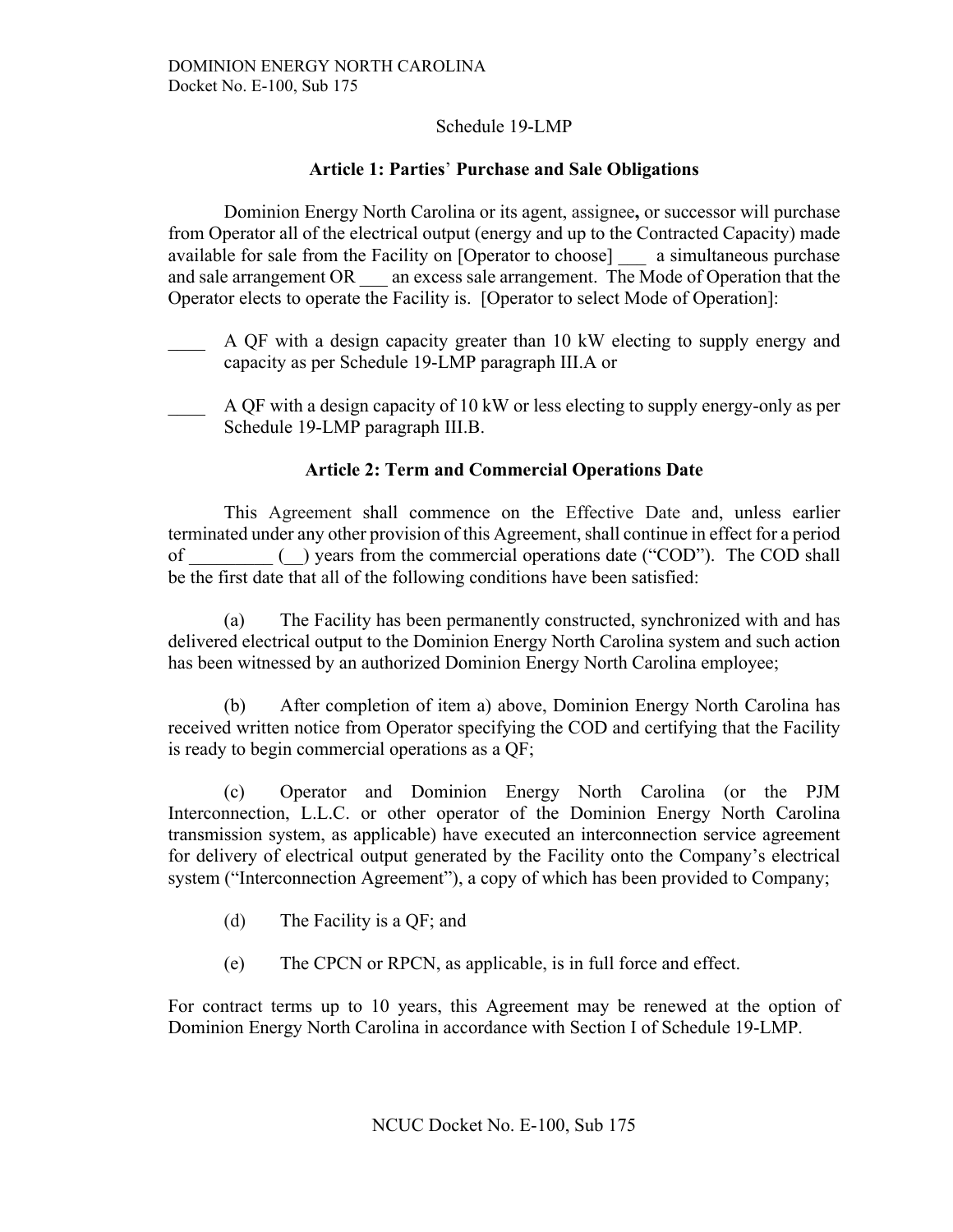### **Article 3: Contracted Capacity**

The Facility, consisting of generator(s), has an aggregate maximum net power production capacity (calculated in accordance with FERC Form 556) of approximately <br>kW alternating current ("ac"). The Facility's Contracted Capacity shall be  $\quad$  kW ac.

#### **Article 4: Attachments**

The following documents are attached hereto and are made a part hereof:

| Exhibit A:    | <b>Quarterly Status Report Contents</b>     |
|---------------|---------------------------------------------|
| Exhibit B:    | General Terms and Conditions                |
| Exhibit $C$ : | Schedule 19-LMP                             |
| Exhibit D:    | Evidence of QF Status on the Effective Date |
| Exhibit E:    | Copy of CPCN or RPCN, as applicable.        |
| Exhibit F:    | Summary of Key Contractual Details          |
| Exhibit G:    | <b>Energy Storage Device Addendum</b>       |

### **Article 5: Price**

Payments for all energy and Contracted Capacity purchased hereunder shall be determined by the provisions and rate determination methods for payments in Schedule 19- LMP included herewith as Exhibit C and pursuant to Operator elections within such Schedule 19-LMP, if any, as stated in Article 1 hereof. Operator will be permitted a onetime switch to Schedule 19 - FP subject to the terms of Section VIII of Schedule 19-LMP.

Payments for energy will begin on the COD. All energy delivered prior to the COD shall be paid pursuant to the attached Schedule 19-LMP tariff Section V.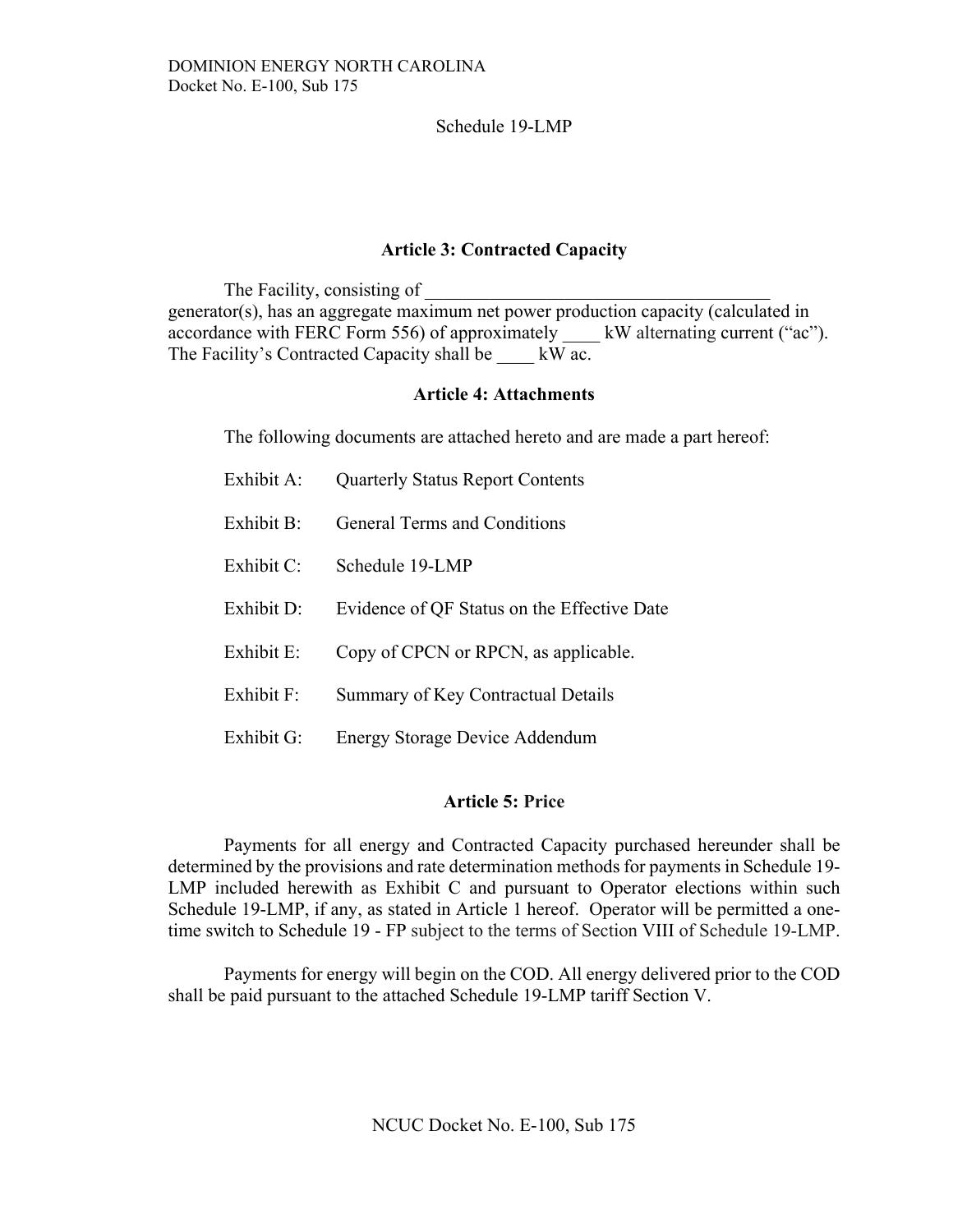#### **Article 6: Operator's Pre-COD Obligations**

(a) Status Report. After execution of this Agreement and until the COD, Operator shall deliver a quarterly status report to the Company with the information set forth in Exhibit A. This status report shall be delivered to Dominion Energy North Carolina on or before the following dates each year: January 15, April 15, July 15, and October 15.

(b) Commencement of Construction. The Facility will be considered to have commenced construction on the first day upon which all of the following have occurred: (1) the issuance by Operator to its construction contractor for the Facility of a written unconditional notice-to-proceed with unrestricted construction activities for the Facility; (2) the mobilization of major construction equipment and construction facilities on the Facility site; and (3) the commencement of major structural excavation and structural concrete work relating to a major component of the Facility such as a power island or ground mounting systems for solar panels and inverters consistent with having commenced a continuous process of construction relating to the Facility. Dominion Energy North Carolina shall have no obligation to accept a declaration of Commercial Operations earlier than four (4) months prior to the anticipated COD date. The anticipated COD is  $, 20$ .

#### **Article 7: Early Termination**

(a) Defaults with No Cure Period. Operator and Company agree that Operator's failure to comply with any of the following will be a material breach of this Agreement and shall result in Company's right to early termination of this Agreement upon written notice to Operator, but without being subject to a cure period, provided however, that Company shall be obligated to pay for any capacity and energy delivered by Facility prior to termination of this Agreement at the rates stated herein:

(i) Failure to commence construction of the Facility, as defined in Section 6(b), within the later of fourteen (14) months from the Effective Date of this Agreement or thirty (30) days after the Company tenders an Interconnection Agreement for execution by Operator;

(ii) Delivery or supply of electrical output to any entity other than Dominion Energy North Carolina or its agent, assignee or successor;

(iii) Operator increases the aggregate maximum net power production capacity (calculated in accordance with FERC form 556) of the Facility above the Contracted Capacity without the prior written approval of Company; or

(iv) failure to generate and deliver any energy and capacity from the Facility for more than 180 consecutive days at any time after COD; provided, however, if such failure is due to Force Majeure as defined in Exhibit B and Operator has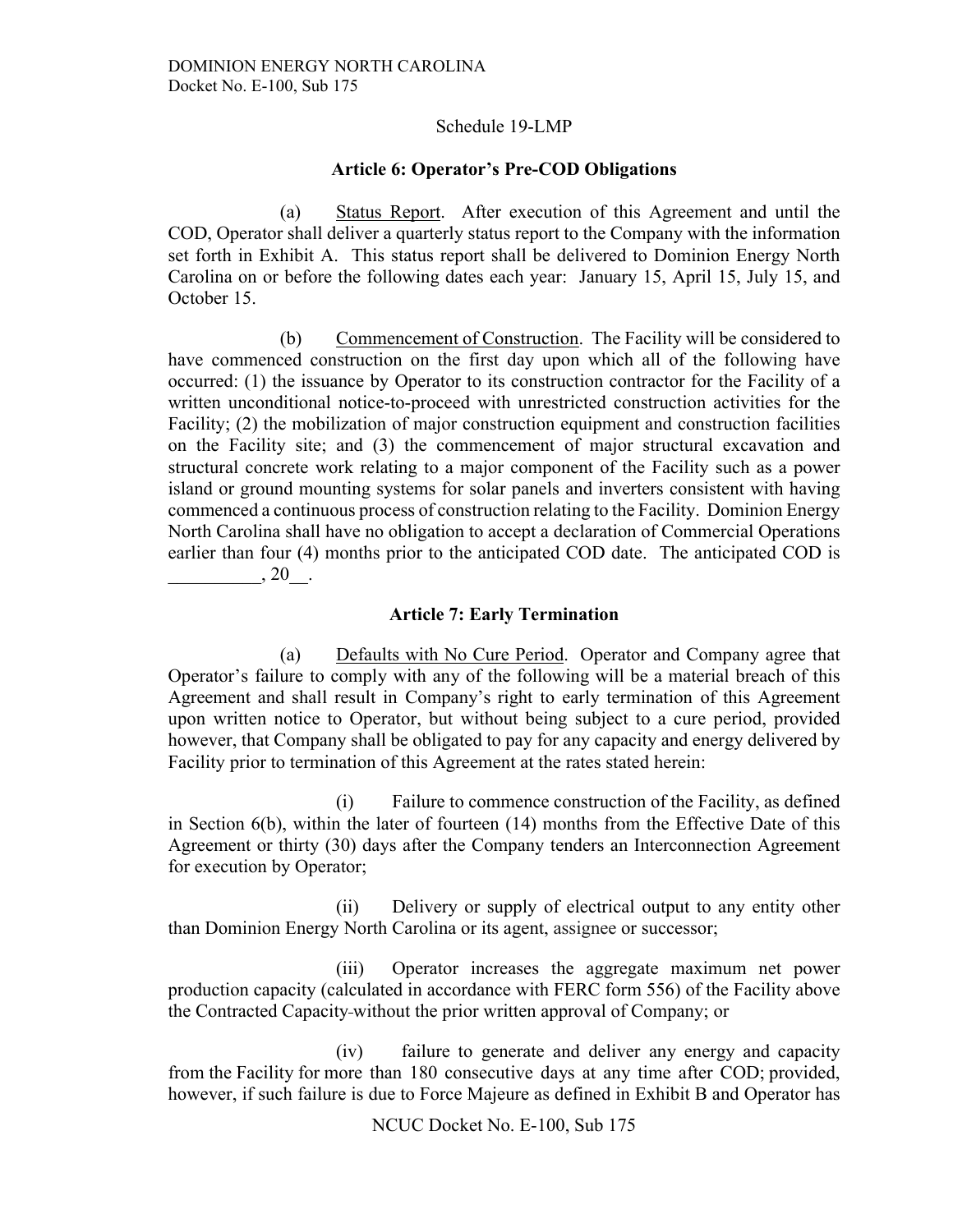complied with the requirements of Exhibit B with respect to such Force Majeure, then Company may not terminate this Agreement unless the failure lasts for three hundred sixtyfive consecutive days.

(b) Defaults with Cure Period. Operator and Company agree that the following events if not cured by Operator within thirty days of notice from Company shall constitute a default giving Company the right to terminate this Agreement:

(i) failure to meet the requirements necessary to maintain QF status or revocation of its QF status for any reason;

(ii) failure to provide a status report in accordance with Section

6(a);

(iii) termination of the Interconnection Agreement or suspension of Operator's right to interconnect the Facility under the Interconnection Agreement unless such failure is due to **a** breach of the Interconnection Agreement by a party other than the Operator; or

(iv) failure to perform in any material way, any other obligations, which failure would not constitute an individual event of default under Section 7(a) or Section 7(c).

Notwithstanding any cure period, Company shall not be obligated to purchase any energy or Contracted Capacity under this Agreement while such default remains uncured.

(c) Delay in COD. Company shall have the right to terminate this Agreement if Operator fails to achieve Commercial Operations Date within thirty months from the date of a Commission Order approving the Schedule 19-LMP rates filed by the Company in Docket No. E-100, Sub 167; provided, however, an Operator may be allowed additional time to begin deliveries of electrical output to the Company if the QF facilities in question are nearly complete at the end of such thirty month period and the QF is able to demonstrate that it is making a good faith effort to complete its project in a timely manner.

Furthermore, any Material Alteration to the Facility shall require the prior written consent of the Company, which may be withheld in the Company's sole discretion, and shall not be effective until memorialized in an amendment executed by the Company and the Operator. "Material Alteration" as used in this Agreement shall mean a modification to the Facility which renders the Facility description specified in this Agreement inaccurate in any material sense as determined by the Company in a commercially reasonable manner including, without limitation, (i) the addition of an Energy Storage Device ("ESD"), defined as a component of the Facility that uses energy storage technology, including but not limited to battery storage; (ii) a modification which results in an increase to the Contracted Capacity, Nameplate Capacity (in AC or DC), generating capacity (or similar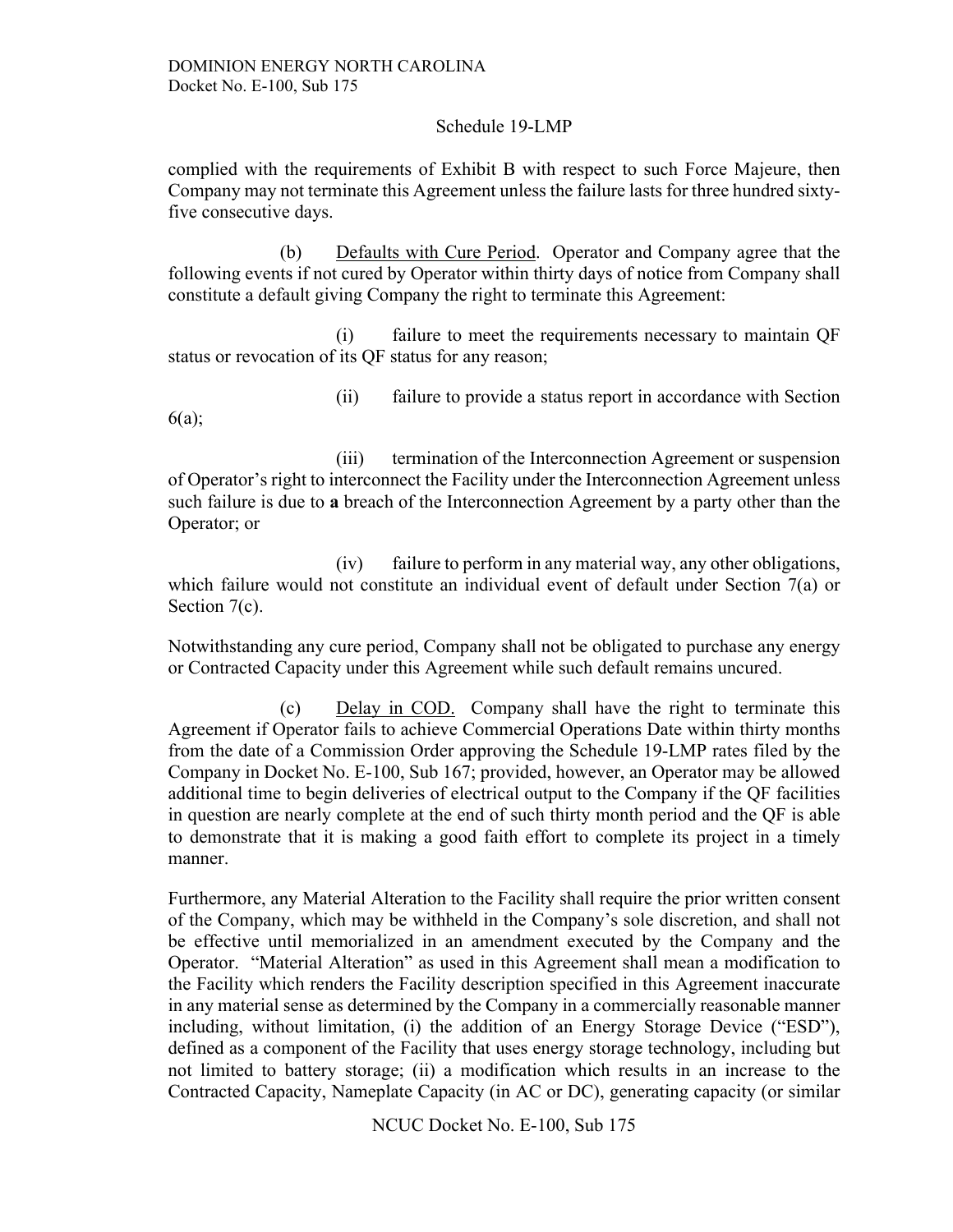term used in the Agreement) or the estimated annual energy production of the Facility (the "Existing Capacity"), or (iii) a modification which results in a decrease to the Existing Capacity by more than five (5) percent. Notwithstanding the foregoing, the repair or replacement of equipment at the Facility (including solar panels) with like-kind equipment, which does not increase Existing Capacity or decrease the Existing Capacity by more than five percent (5%) shall not be considered a Material Alteration.

Operator agrees that if this Agreement is canceled by Dominion Energy North Carolina prior to the end of the initial term of this Agreement for nonperformance by the QF, then, Dominion Energy North Carolina shall have all rights and remedies available at law or in equity.

#### **Article 8: Representations and Warranties**

Operator represents and warrants that it has the right to operate the Facility in accordance with the terms of this Agreement. Operator further represents and warrants that all permits, approvals, and/or licenses necessary for the operation of the Facility will be obtained prior to the COD and shall be maintained throughout the Term of this Agreement. Operator shall provide such documentation and evidence of such right, permits, approvals and/or licenses as Dominion Energy North Carolina may reasonably request, including without limitation air permits, leases and/or purchase agreements.

#### **Article 9: Notices and Payments**

All correspondence and payments concerning this Agreement shall be to the addresses below. Either Party may change the address by providing written notice to the other Party.

[Operator Name] [Operator Address]

[OPERATOR]: DOMINION ENERGY NORTH CAROLINA:

Virginia Electric and Power Company Power Contracts 600 Canal Place – 17S 600 East Canal Street Richmond, Virginia 23219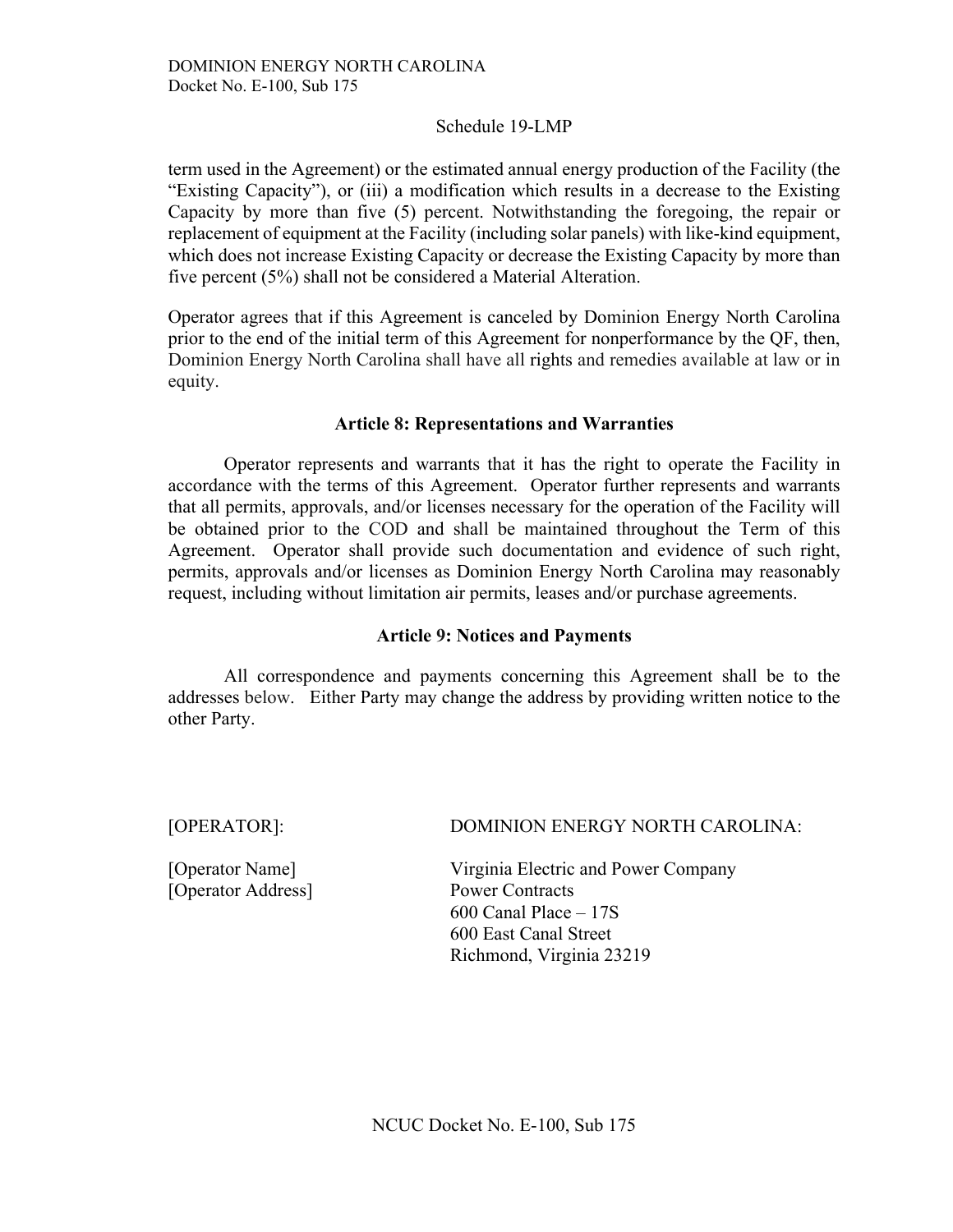## **Article 10: Integration of Entirety of Agreement**

This Agreement is intended by the Parties as the final expression of their Agreement and is intended also as a complete and exclusive statement of the terms of their Agreement with respect to the purchase and sale of electrical output generated by the Facility. All prior written or oral understandings, offers or other communications of every kind pertaining to this Agreement are hereby abrogated and withdrawn.

## [SIGNATURE PAGE FOLLOWS]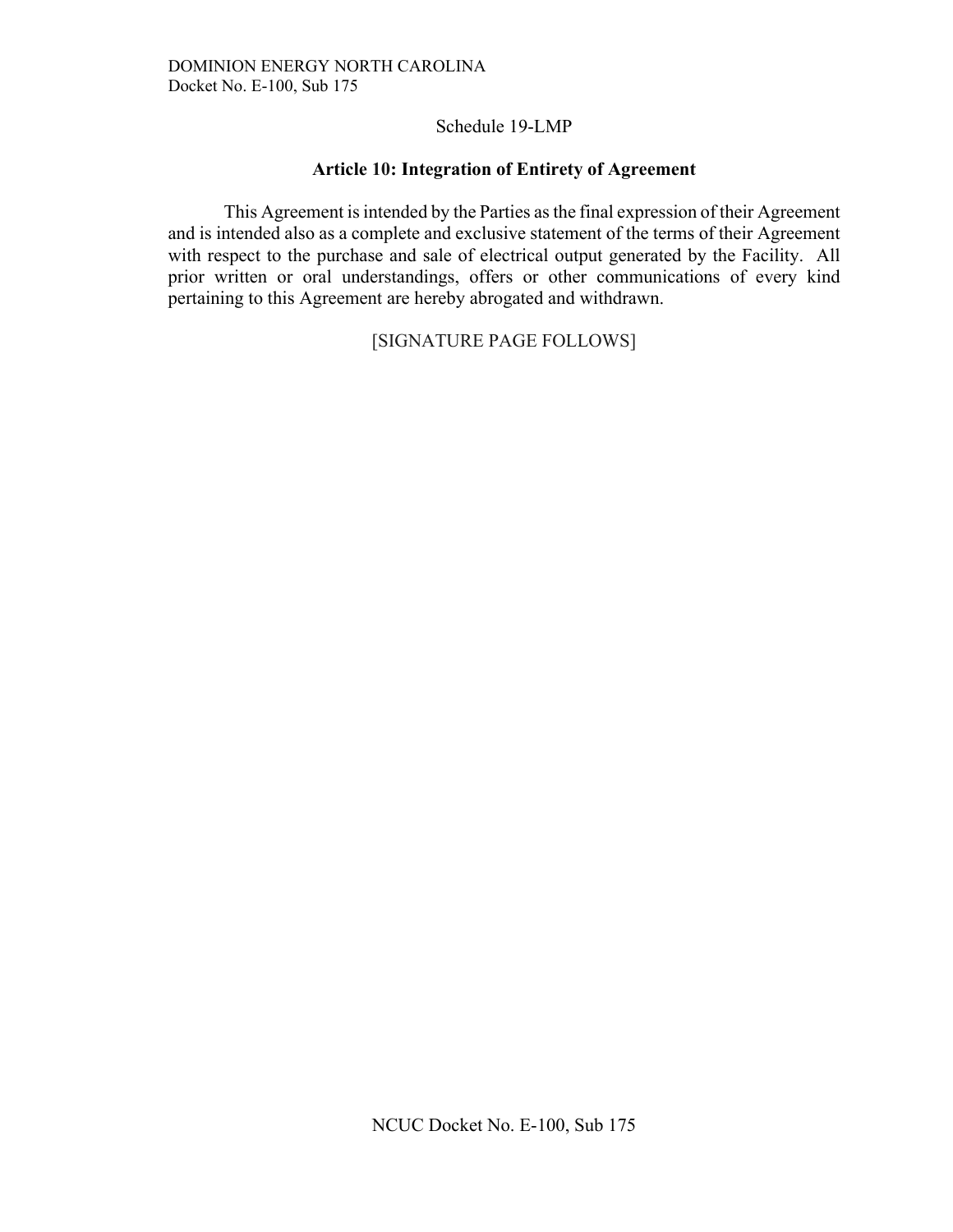IN WITNESS WHEREOF, the Parties hereto have caused their names to appear below, signed by authorized representatives as of the date first shown above.

[OPERATOR]

By:

Title:

Date:

## VIRGINIA ELECTRIC AND POWER COMPANY

By:

Title:

Date: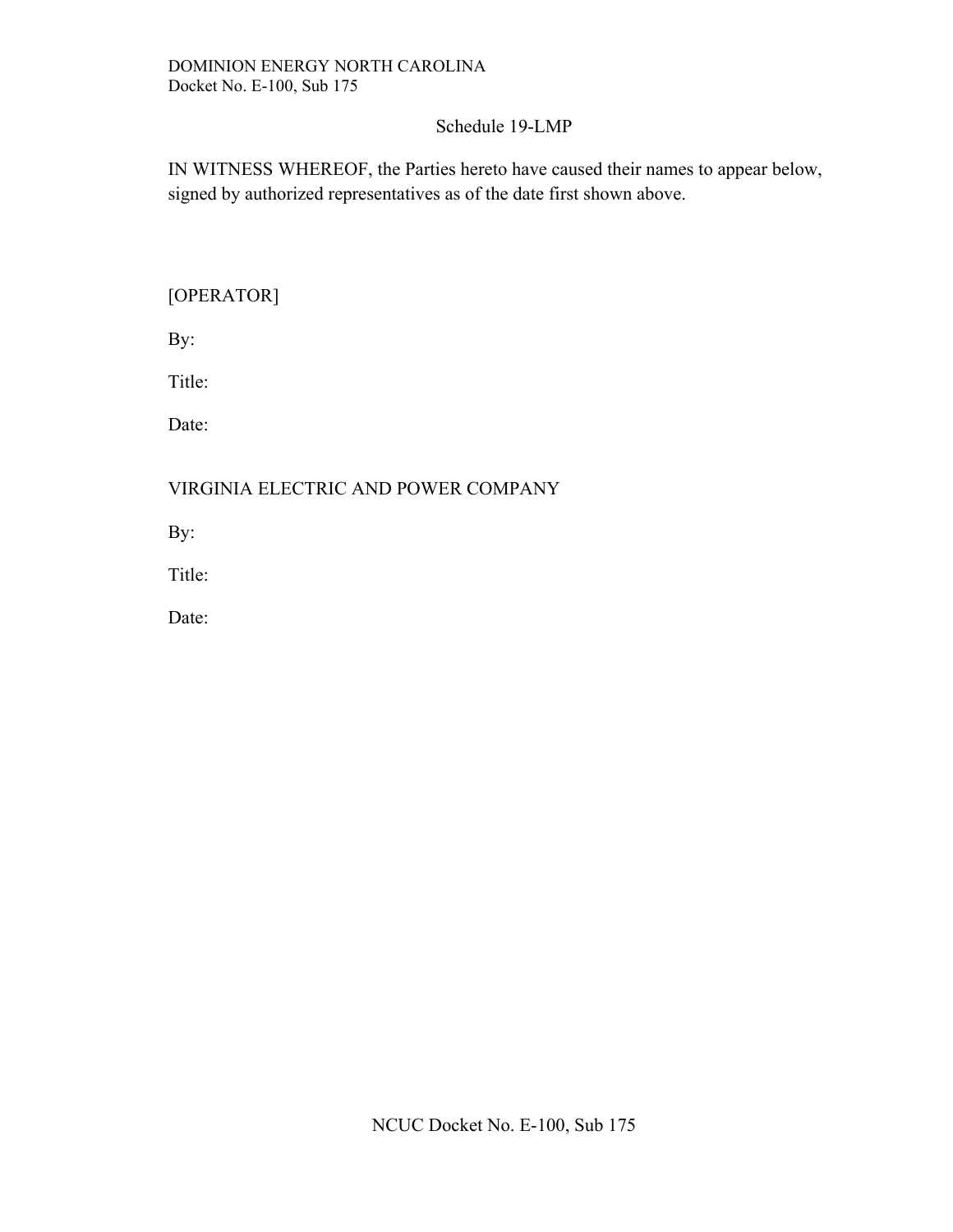# EXHIBIT A

The quarterly status reports required by Article 6 shall include the following information and any additional information that may be reasonably requested by Company.

- Status of financing and expected closing date
- Notification and status of any plans to change control or ownership of the project
- Site location and acreage
- EIA Plant Code
- Description of construction status
- Timeline of construction to include:
	- Start date of construction
	- Construction completion date
	- Date for start-up and testing
- Timeline for interconnection through completion
- Current interconnection status
- Status of required permits
- Notice of any changes, modifications, or assignment of CPCN, RCPN and QF **Status**
- Summary of anticipated design components including transformer voltages and maximum output in AC & DC
- Estimated COD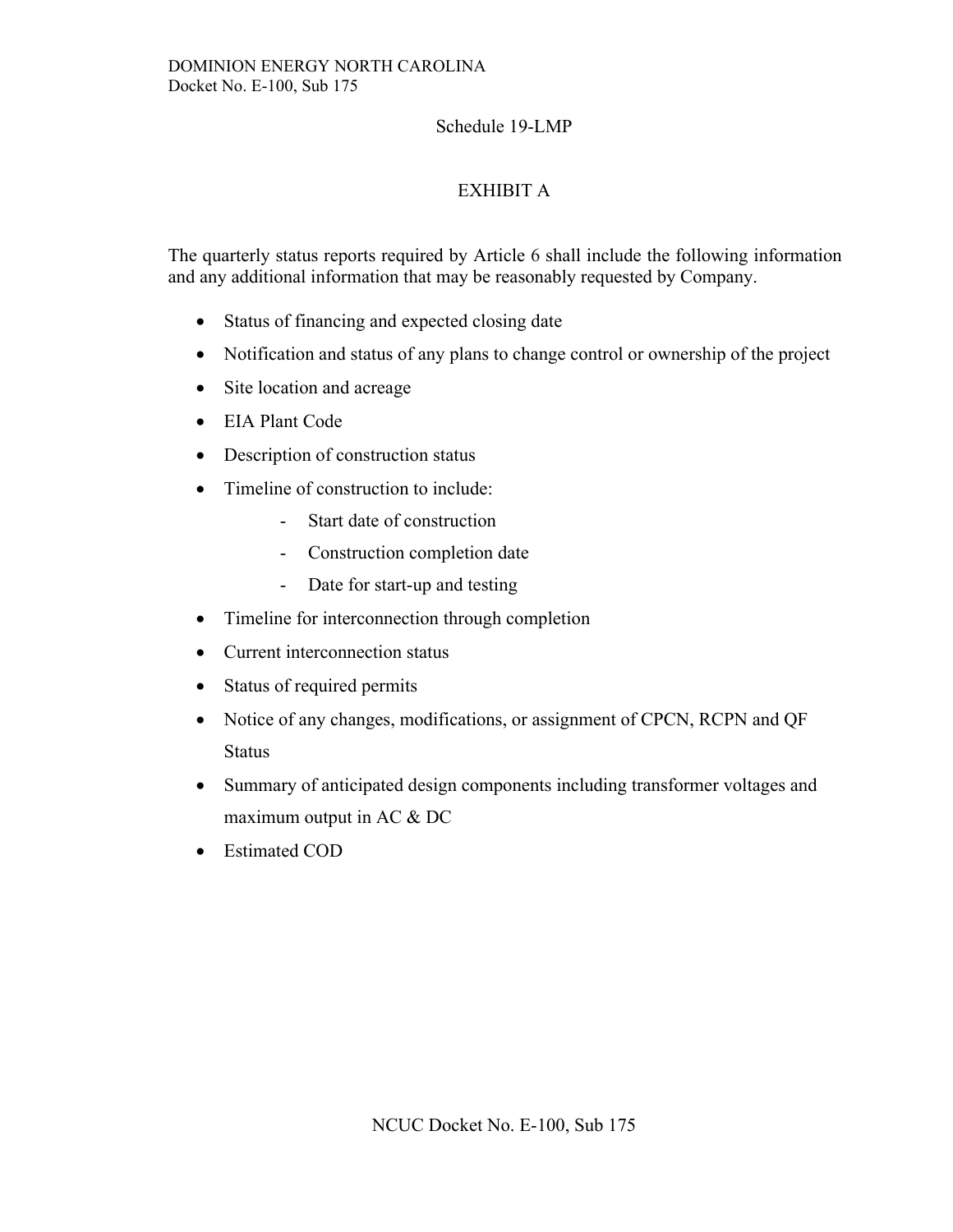### EXHIBIT B General Terms and Conditions

#### I - Assignments

Operator agrees not to assign this Agreement without the prior written consent of Dominion Energy North Carolina, which consent shall not be unreasonably withheld, provided, that such assignment does not require any amendment of the terms and conditions of the Agreement, other than the notice provisions, thereof. Any attempted assignment that Dominion Energy North Carolina has not approved in writing shall be null and void and ineffective for all purposes. In the event of assignment by Operator, Operator shall pay the Company within thirty (30) days of the effective date of the assignment an amount equal to the actual costs incurred by Company in connection with such assignment up to a maximum amount of \$12,000 per assignment; provided, however, assignment of this Agreement by Operator in connection with an initial financing arrangement which is finalized and for which consent of the Company is requested within nine months of the Effective Date of this Agreement shall not be subject to the payment requirement provided herein**.** 

#### II - Indemnity

Operator shall indemnify and save harmless and, if requested by Dominion Energy North Carolina, defend Dominion Energy North Carolina, its officers, directors and employees from and against any and all losses and claims or demands for damages to real property or tangible personal property (including the property of Dominion Energy North Carolina) and injury or death to persons arising out of, resulting from, or in any manner caused by the presence, operation or maintenance of any part of Operator's Facility; provided, however, that nothing herein shall be construed as requiring Operator to indemnify Dominion Energy North Carolina for any injuries, deaths or damages caused by the sole negligence of Dominion Energy North Carolina. Operator agrees to provide Dominion Energy North Carolina written evidence of liability insurance coverage, which is specifically and solely for the Facility, prior to the operation of the Facility. Operator agrees to have Dominion Energy North Carolina named as an additional insured, and shall keep such coverage current throughout the term of this Agreement.

#### III - QF Requirements

Operator represents and warrants that its Facility meets the QF requirements established as of the Effective Date of this Agreement by the FERC's rules (18 Code of Federal Regulations Part 292), and that it will continue to meet those requirements necessary to maintain QF status throughout the term of this Agreement. Operator agrees to provide copies, at the time of submittal, of all correspondence and filings with the Federal Energy Regulatory Commission relating to status of the Facility as a QF**.** If requested by Dominion Energy North Carolina prior to May 1 of any year, Operator agrees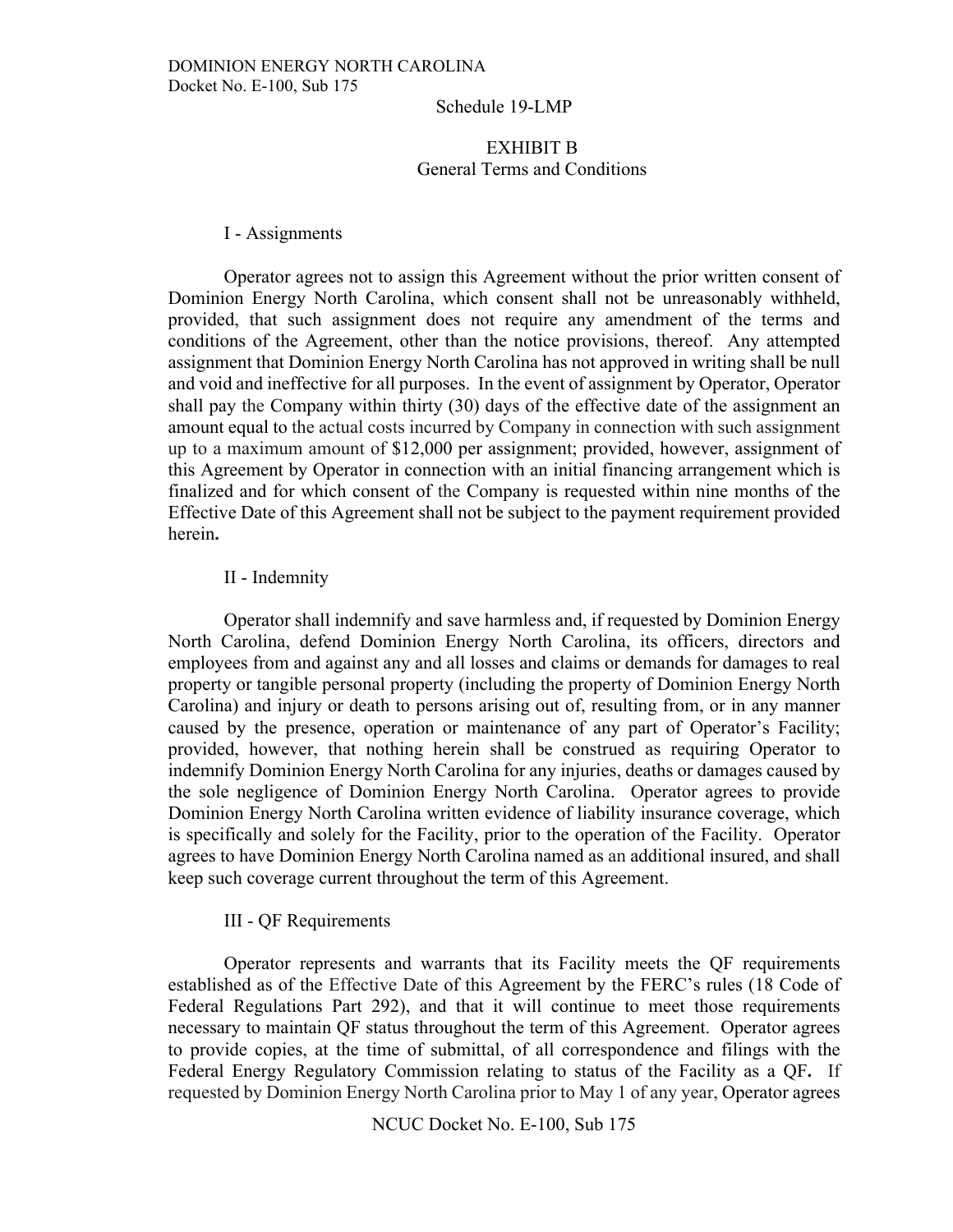to provide Dominion Energy North Carolina by July 1 of the same year information for the preceding year that is deemd sufficient by Dominion Energy North Carolina to determine the Operator's continuing compliance with its QF requirements.

#### IV - Consequential Damages

In no event shall either Party be liable to the other for any special, indirect, incidental or consequential damages whatsoever, except that the foregoing shall not apply to any promises of indemnity or obligations to reimburse the Parties expressly set forth in this Agreement.

#### V - Amendments, Waivers, Severability and Headings

This Agreement, including the appendices thereto, can be amended only by agreement between the Parties in writing. The failure of either Party to insist in any one or more instances upon strict performance of any provisions of this Agreement, or to take advantage of any of its rights hereunder, shall not be construed as a waiver of any such provisions or the relinquishment of any such right or any other right hereunder. In the event any provision of this Agreement, or any part or portion thereof, shall be held to be invalid, void or otherwise unenforceable, the obligations of the Parties shall be deemed to be reduced only as much as may be required to remove the impediment. The headings contained in this Agreement are used solely for convenience and do not constitute a part of the Agreement between the Parties hereto, nor should they be used to aid in any manner in the construction of this Agreement.

VI - Compliance with Laws

Operator covenants that it shall comply with all applicable provisions of Executive Order 11246, as amended; § 503 of the Rehabilitation Act of 1973, as amended; § 402 of the Vietnam Era Veterans Readjustment Assistance Act of 1974, as amended; and implementing regulations set forth in 41 C.F.R. §§ 60.1, 60-250, and 60-741 and the applicable provisions relating to the utilization of small minority business concerns as set forth in 15 U.S.C. § 637, as amended. Operator agrees that the equal opportunity clause set forth in 41 C.F.R. § 60-1.4 and the equal opportunity clauses set forth in 41 C.F.R. § 250.5 and 41 C.F.R. 60**-**§741.5 and the clauses relating to the utilization of small and minority business concerns set forth in 15 U.S.C.  $\S$  637(d) (3) and 48 C.F.R.  $\S$  52-219.9 are hereby incorporated by reference and made a part of this Agreement. If this Agreement has a value of more than \$500,000, Operator shall adopt and comply with a small business and small disadvantaged business subcontracting plan which shall conform to the requirements set forth in 15 U.S.C. § 637(d)(6). The provisions of this section shall apply to Operator only to the extent that:

(a) Such provisions are required of Operator under existing law;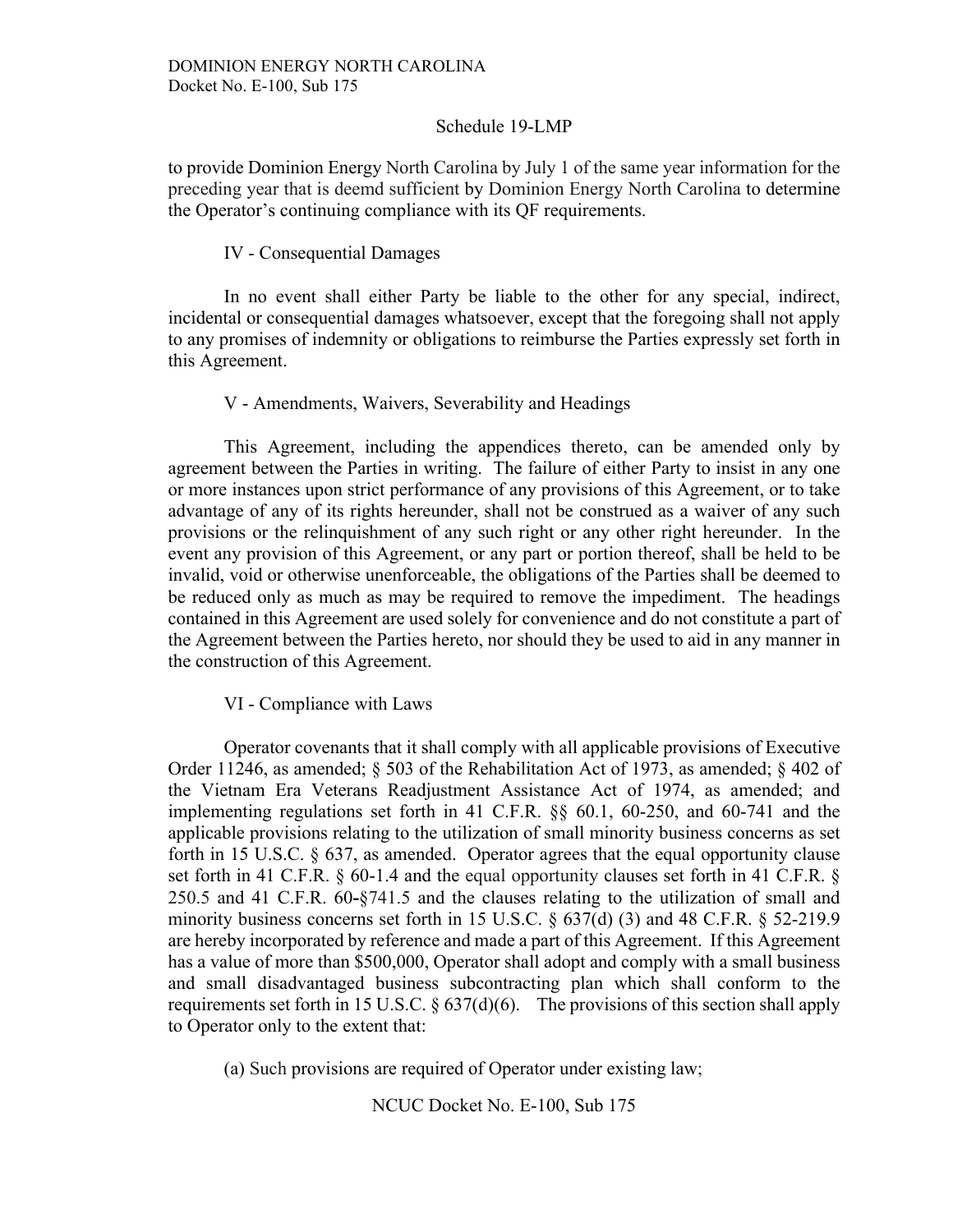(b) Operator is not otherwise exempt from said provisions; and

(c) Compliance with said provisions is consistent with and not violative of 42 U.S.C. § 2000 et seq., 42 U.S.C. § 1981 et seq., or other acts of Congress.

VII - Interconnection and Operation

Operator shall be responsible for the design, installation, and operation of its Facility. Operator shall be responsible for obtaining an Interconnection Agreement.

Operator shall: (a) maintain the Facility in conformance with all applicable laws and regulations and in accordance with operating procedures; (b) obtain any governmental authorizations and permits required for the construction and operation thereof and keep all such permits and authorizations current and in effect; and (c) manage the Facility in a safe and prudent manner. If at any time Operator does not hold such authorizations and permits, Dominion Energy North Carolina may refuse to accept deliveries of power hereunder.

Dominion Energy North Carolina may enter Operator's premises: (a) to inspect Operator's protective devices at any reasonable time; (b) to read or test meters and metering equipment; and (c) to disconnect, without notice, the Facility if, in Dominion Energy North Carolina's opinion, a hazardous condition exists and such immediate action is necessary to protect persons, or Dominion Energy North Carolina facilities or other customers' facilities from damage or interference caused by Operator's Facility or lack of properly operating protective devices. Dominion Energy North Carolina will endeavor to notify Operator as quickly as practicable if disconnection occurs as provided in (c) above. Any inspection of Operator's protective devices shall not impose on Dominion Energy North Carolina any liabilities with respect to the operation, safety or maintenance of such devices.

VIII - Metering

Dominion Energy North Carolina will meter all electrical output delivered from the Facility in accordance with Good Utility Practice.

Operator agrees to pay an administrative charge to Dominion Energy North Carolina to reflect all reasonable costs incurred by Dominion Energy North Carolina for meter reading and billing, also referred to as metering charges. The monthly meter reading and billing charge shall change from time to time when the NCUC approves a different charge in Schedule 19-LMP.

In addition, Operator agrees to pay any fees required to provide and maintain leased telephone lines required for meter reading by Dominion Energy North Carolina.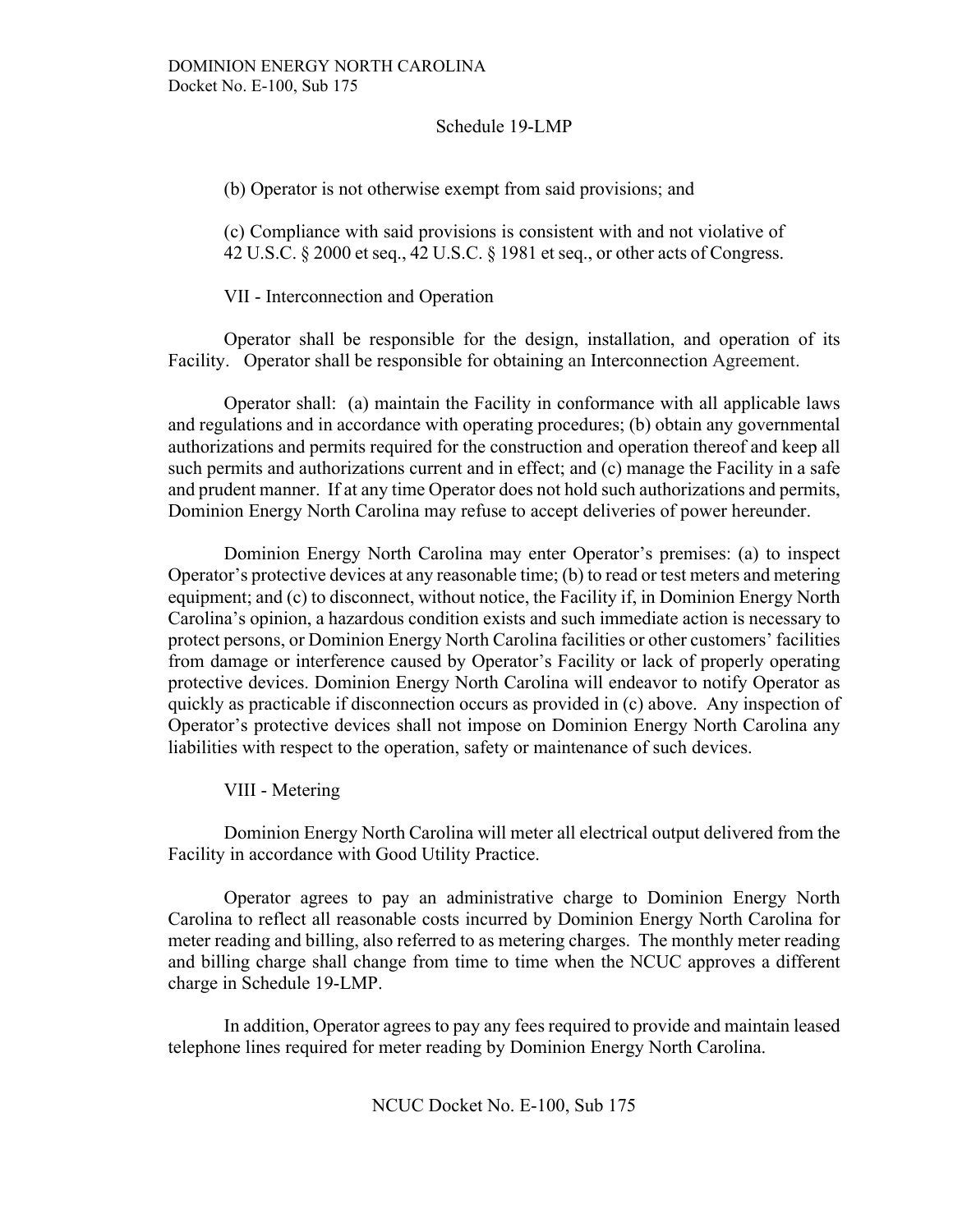IX **-** Billing and Payment

Dominion Energy North Carolina shall read the meter(s) in accordance with its normal meter reading schedule. Within twenty-eight (28) days thereafter, Dominion Energy North Carolina shall send via mail Operator payment for energy and Contracted Capacity delivered, except if payment is made via wire transfer then payment shall be made within thirty-one (31) days thereafter. At Dominion Energy North Carolina's option, (i) Dominion Energy North Carolina may make such payments net of the monthly metering charges, Interconnection Facilities charges, and charges for sales of electricity to the Operator, or (ii) Dominion Energy North Carolina may invoice Operator for such charges separately. Payment by Dominion Energy North Carolina shall include verification showing the billing month's ending meter reading, on-peak and off-peak kWh, and the amount paid. If in any month the monthly metering and Interconnection Facilities charges are in excess of any payments due Operator, Dominion Energy North Carolina shall bill Operator for the difference and Operator shall make such payment within 28 days of the invoice date. Failure by Operator to make such payments may result in disconnection of the Facility. In no event shall such disconnection relieve Operator of its obligation to pay monthly metering charges and Interconnection Facilities charges under this Agreement.

In the event that any data required for billing purposes hereunder are unavailable when required for such billing, the unavailable data shall be estimated by Dominion Energy North Carolina, based upon historical data. Such billing shall be subject to any required adjustment in a subsequent billing month.

Operator agrees that Dominion Energy North Carolina shall be entitled to withhold sufficient amounts due pursuant to this Agreement to offset (a) any damages to Dominion Energy North Carolina resulting from any breach of this Agreement by Operator, and (b) any other amounts Operator owes Dominion Energy North Carolina, including amounts arising from sales of electricity by Dominion Energy North Carolina to Operator, metering charges and Interconnection Facilities charges.

In no event shall Dominion Energy North Carolina be liable to Operator for any energy and Contracted Capacity payments in excess of the amounts contracted for herein, regardless of the ultimate length of this Agreement or revisions to Schedule 19-LMP or successor schedules. Operator hereby agrees to accept the Contracted Capacity and energy payments as set forth herein as it's sole and complete compensation for delivery of Contracted Capacity and energy to Dominion Energy North Carolina.

#### X - Force Majeure

Neither Party shall be considered in default under this Agreement or responsible to the other Party in tort, strict liability, contract or other legal theory for damages of any description for any interruption or failure of service or deficiency in the quality or quantity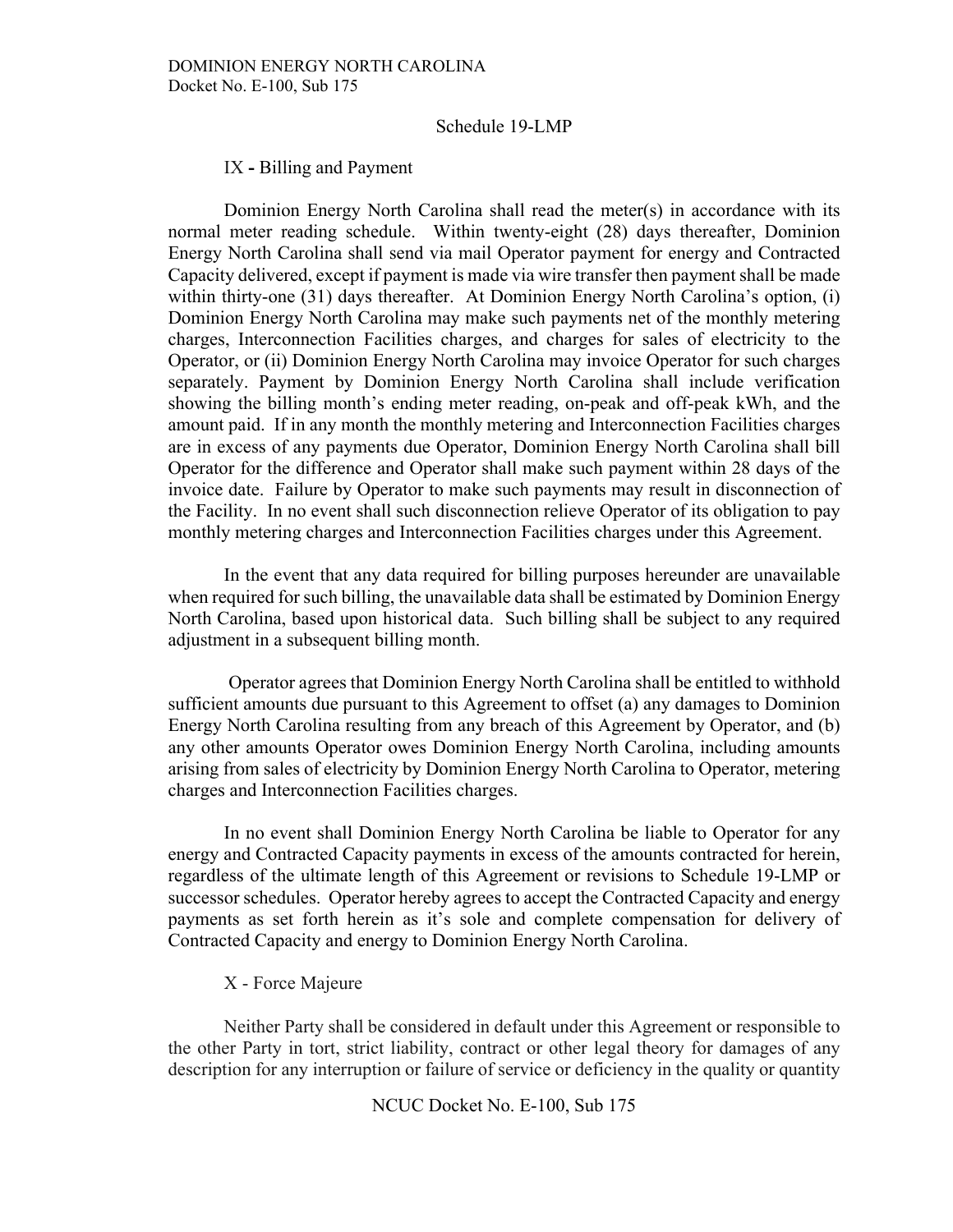of service or any other failure to perform any of its obligations hereunder to the extent such failure occurs without fault or negligence on the part of that Party and is caused by factors beyond that Party's reasonable control, which by the exercise of reasonable diligence that Party is unable to prevent, avoid, mitigate or overcome, including without limitation storm, flood, lightning, earthquake, explosion, equipment failure, civil disturbance, labor dispute, act of God or public enemy, action or inaction of a court or public authority, fire, sabotage, war, explosion, curtailments, unscheduled withdrawal of facilities from operation for maintenance or repair or any other cause of similar nature beyond the reasonable control of that Party (any such event, "Force Majeure"). Solely economic hardship of either Party shall not constitute Force Majeure under this Agreement. Nor shall anything contained in this paragraph or elsewhere in this Agreement excuse Operator or Dominion Energy North Carolina from strict compliance with the obligation of the Parties to comply with the terms of Article IX of this Exhibit B relating to timely payments.

Each Party shall have the obligation to operate in accordance with Good Utility Practice (as defined below) at all times and to use due diligence to overcome and remove any cause of failure to perform.

If a Party relies on the occurrence of an event of Force Majeure described above as a basis for being excused from performance of its obligations under this Agreement, then the Party relying on the Force Majeure event shall:

a) Provide within forty-eight (48) hours written notice of such Force Majeure event or potential Force Majeure to the other Party, giving an estimate of its expected duration and the probable impact on the performance of its obligations hereunder;

b) Exercise all reasonable efforts to continue to perform its obligations under this Agreement;

c) Expeditiously take action to correct or cure the Force Majeure event excusing performance; provided, however, that settlement of strikes or other labor disputes will be completely within the sole discretion of the Party affected by such strike or labor dispute;

d) Exercise all reasonable efforts to mitigate or limit damages to the other Party; and

e) Provide prompt notice to the other Party of the cessation of the Force Majeure event giving rise to its excuse from performance. All performance obligations hereunder shall be extended by a period equal to the term of the resultant delay.

If a Party responding to a Force Majeure event has the ability to obtain, for additional expenditures, expedited material deliveries or labor production which would allow a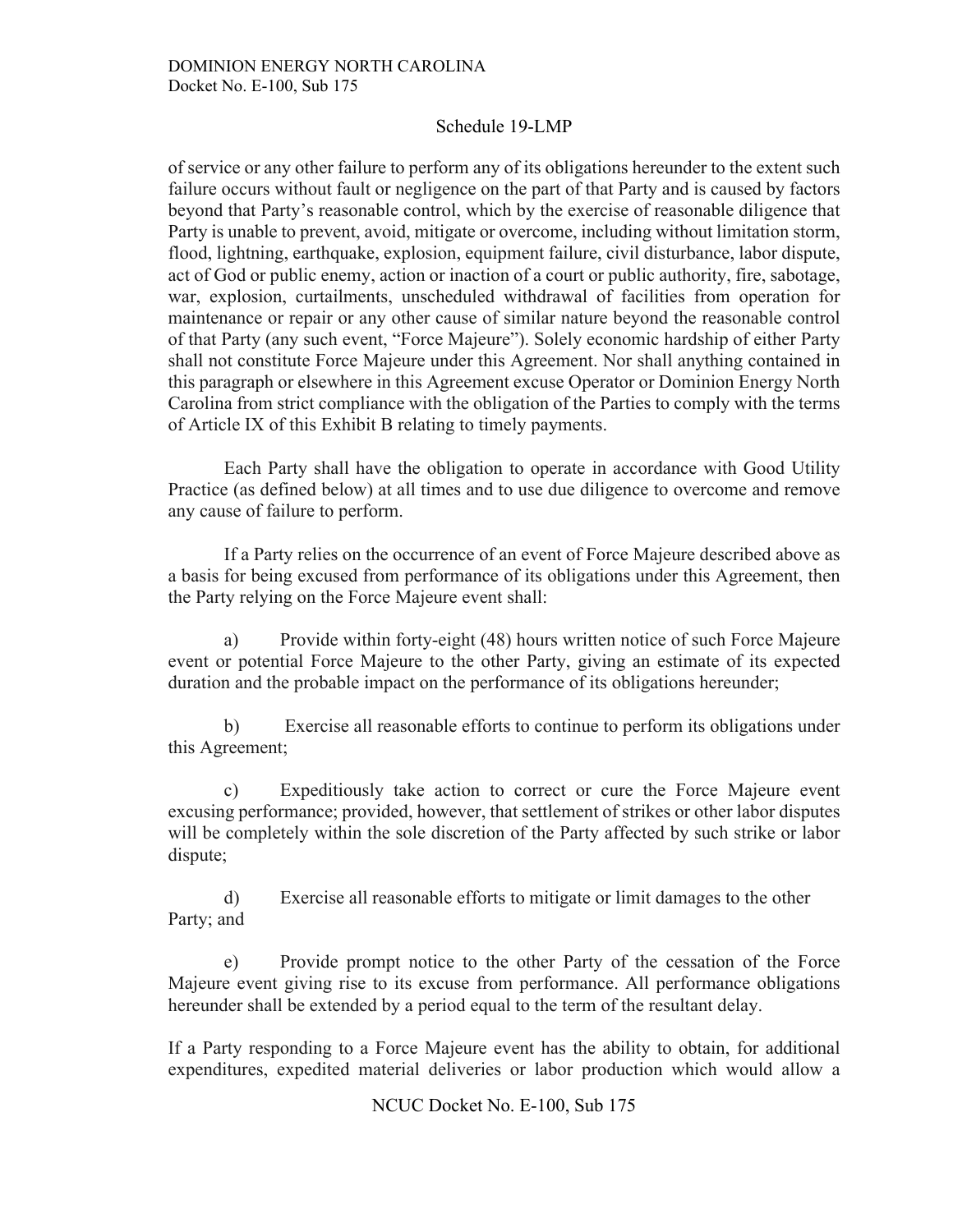response to the event in a manner that is above and beyond Good Utility Practice, and such a response could shorten the duration of the Force Majeure event, the Party responding to the event may, at its discretion, present the other Party with the option of funding the expenditures for expediting material deliveries or labor production in an effort to reduce the duration of the event and economic hardship. Each such opportunity will be negotiated on a case-by-case basis by the Parties.

For purposes of this Agreement, "Good Utility Practice" shall mean any of the applicable practices, methods, standards, guides or acts: required by any governmental authority, regional or national reliability council, or national trade organization, including NERC, SERC, or the successor of any of them, as they may be amended from time to time whether or not the Party whose conduct is at issue is a member thereof; otherwise engaged in or approved by a significant portion of the electric utility industry during the relevant time period which in the exercise of reasonable judgment in light of the facts known or that should have been known at the time a decision was made, could have been expected to accomplish the desired result in a manner consistent with law, regulation, good business practices, generation, transmission and distribution reliability, safety, environmental protection, economy and expediency. Good Utility Practice is intended to be acceptable practices, methods, or acts generally accepted in the region, or any other acts or practices as are reasonably necessary to maintain the reliability of the Transmission System (as defined in the Interconnection Agreement), or of the Facility, and is not intended to be limited to the optimum practices, methods, or acts to the exclusion of all others.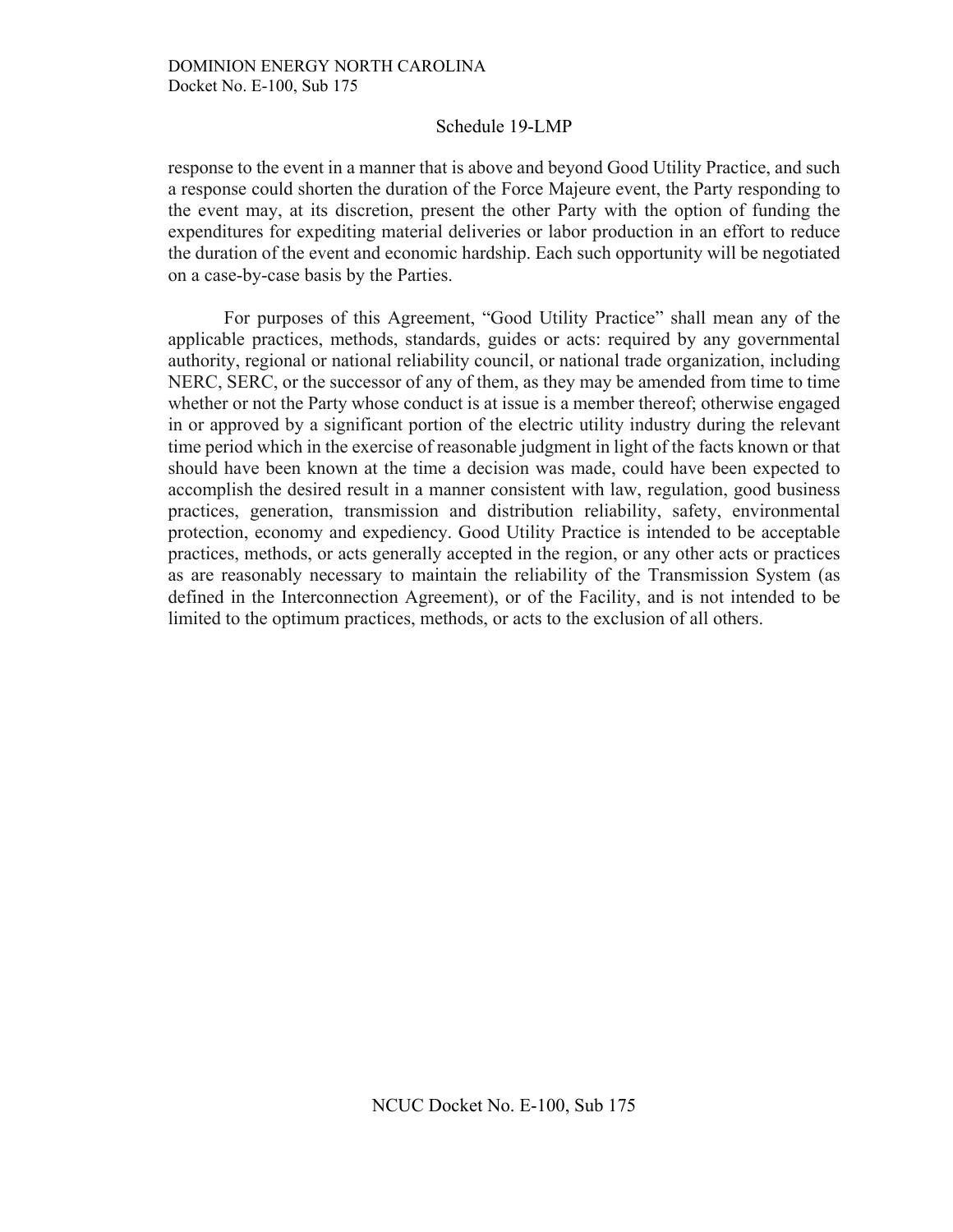# EXHIBIT C

Exhibit C is a copy of Schedule 19-LMP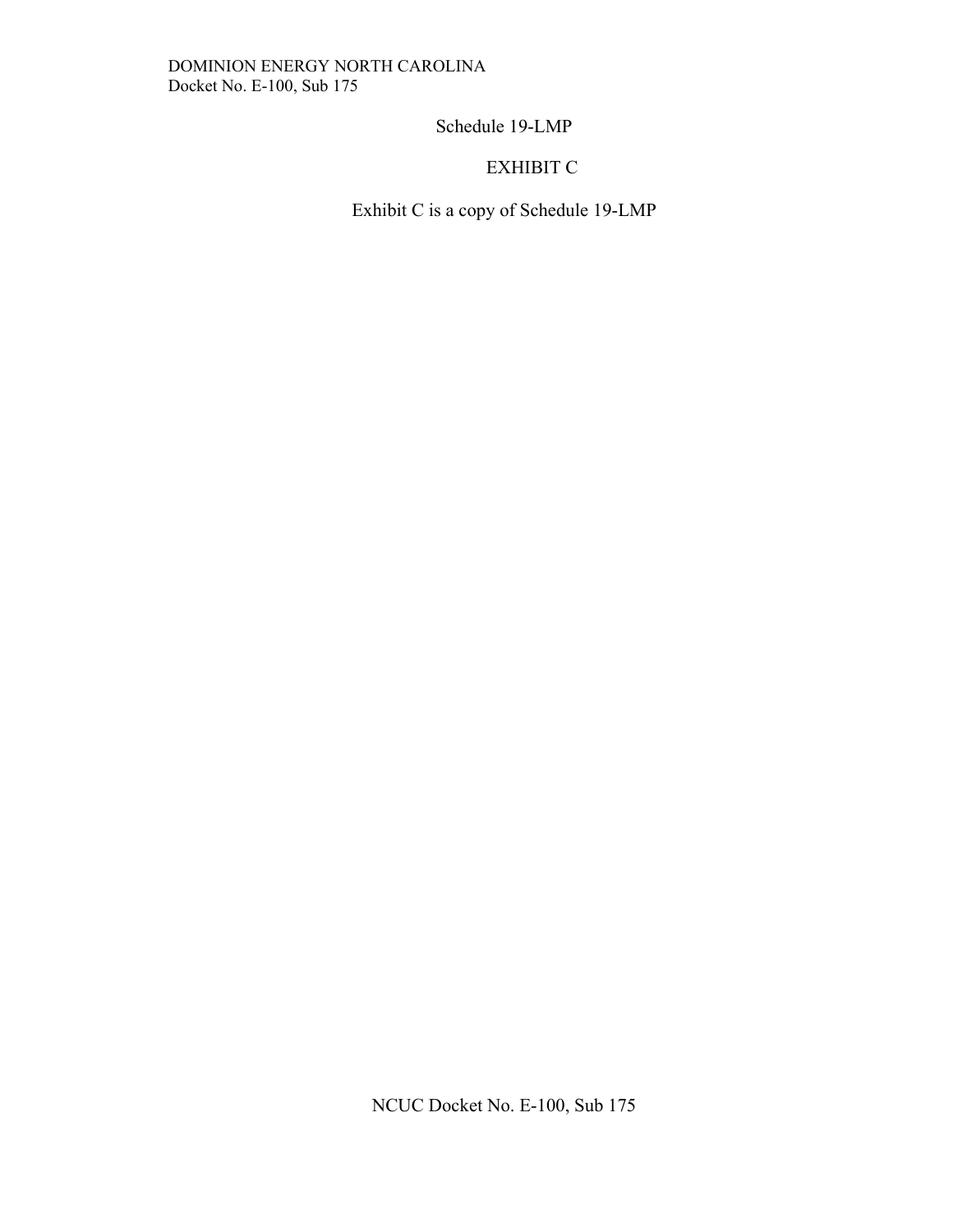## EXHIBIT D

Exhibit D is a copy of the Operator Form 556 or FERC self certification of QF status in effect as of the Effective Date.

OR

If Facility is 1 MW or less than 1 MW, Operator may submit the following statement as Exhibit D that the Facility qualifies as a Qualifying Facility (QF) under federal law:

Federal law exempts small power production or cogeneration facilities with net power production capacities of 1 MW or less from certain certification requirements in order to qualify as a qualifying facility ("QF" or "Qualifying Facility"). Therefore, [QF Name Here] submits the Facility is exempt from the certification requirements, but submits that the Facility qualifies as a Qualifying Facility under federal law set forth in the Public Utility Regulatory Policies Act of 1978 (codified at 16 U.S.C. § 824a3).

Name

\_\_\_\_\_\_\_\_\_\_\_\_\_\_\_\_\_\_\_\_\_\_\_\_

Title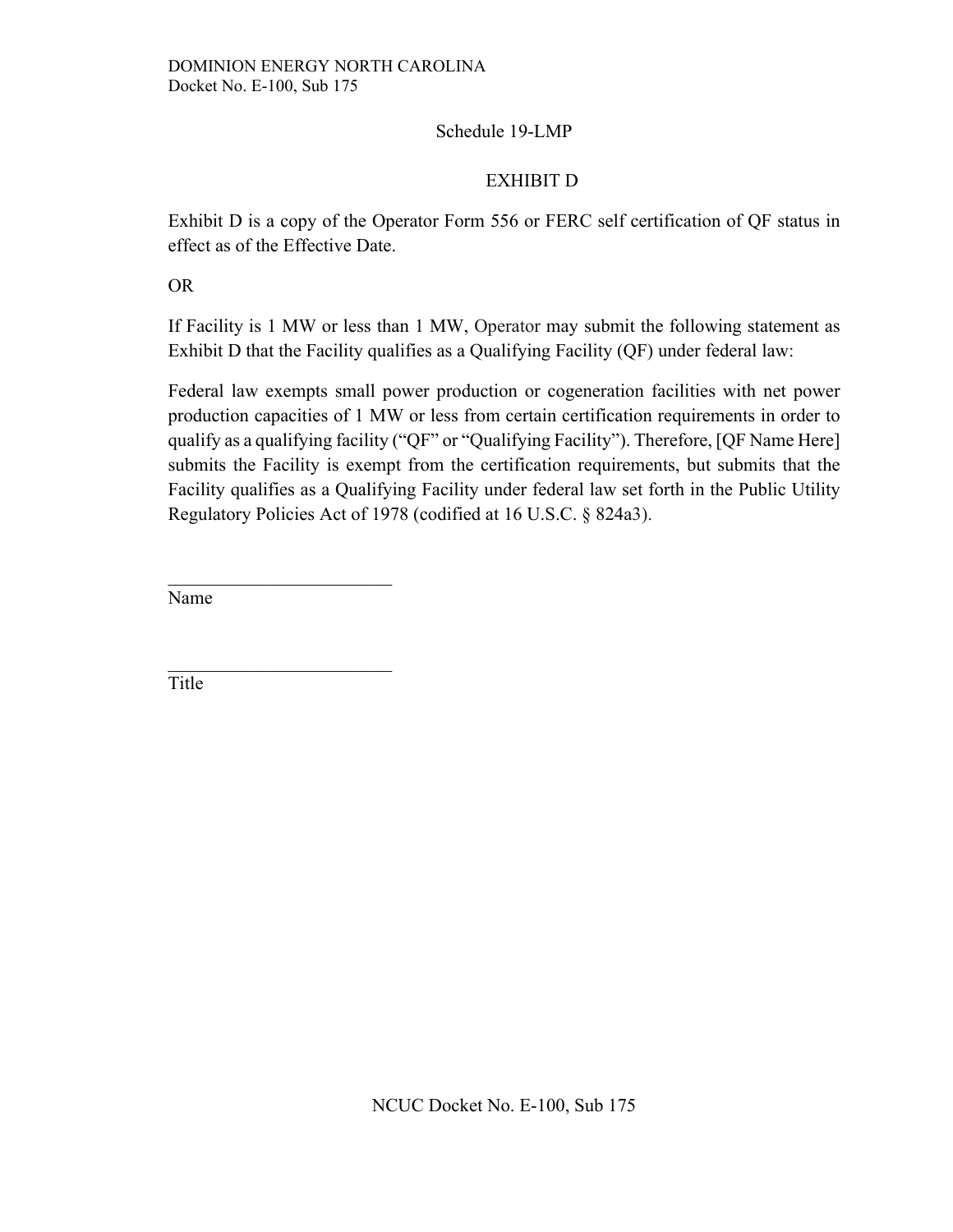# EXHIBIT E

Exhibit E is the CPCN or RPCN for the Facility, as applicable.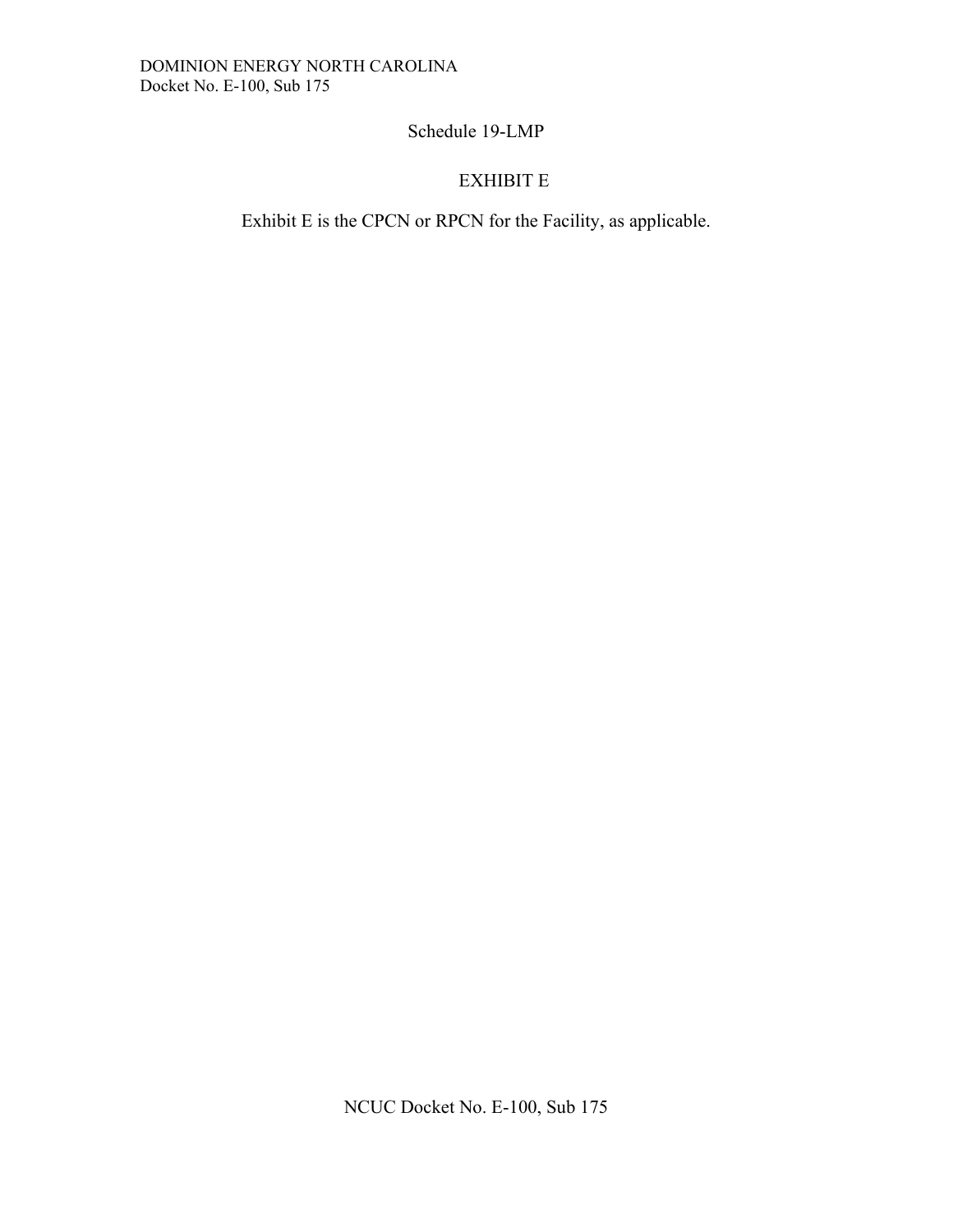## EXHIBIT F

# Key Contractual Details

| Project Name:                         |  |
|---------------------------------------|--|
| Size (MW):                            |  |
| Fuel Type / Technology:               |  |
| Facility Address:                     |  |
| Developer Name:                       |  |
| <b>Avoided Cost Docket:</b>           |  |
| LEO Date:                             |  |
| CPCN / RPCN Docket and Approval Date: |  |
| PPA Execution Date(s)                 |  |
| PPA Effective Date:                   |  |
| PPA Term:                             |  |
| Interconnection Queue Number:         |  |
| PJM Node:                             |  |
| COD Date(s) / Statutory Deadlines:    |  |